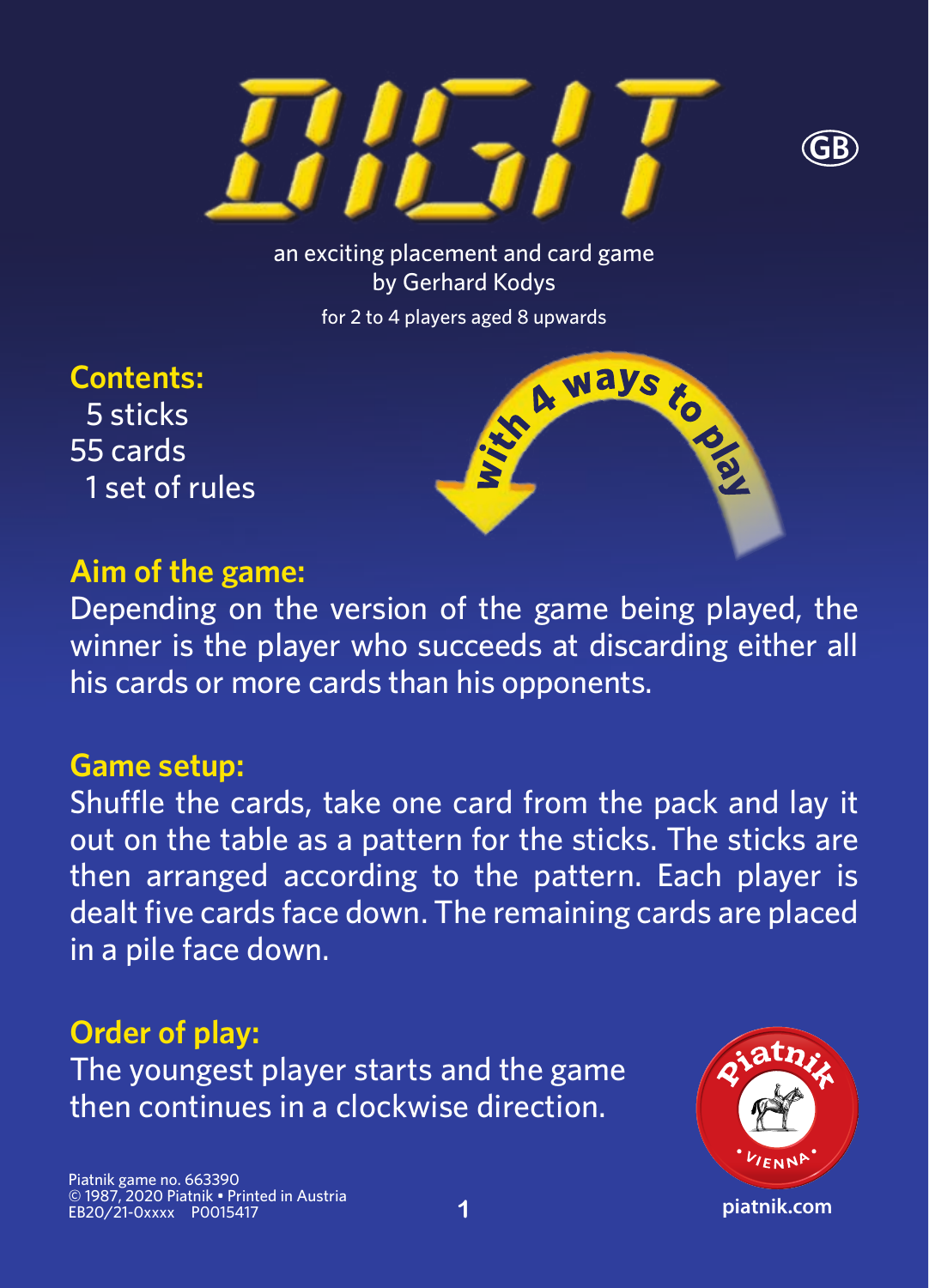When it is a player's turn he moves one of the sticks to a new position. He may place the stick anywhere as long as it touches the pattern at one point.



After this the rules vary according to the version of the game being played.

### **1. Standard**

If the same player can now make the pattern of the sticks match the pattern on one of his cards, he may put that card down on the table. *Remember:* patterns also count as matching if they correspond when turned upside down or side to side (mirror image), as illustrated:



If the player cannot put a card down, he must take a new one from the pack. If another player makes a pattern with the sticks which matches a pattern in your cards, you can put down a card, but the other player does not need to take a card. The first player to put down all his cards is the winner. The other players score minus points according to the number of cards left in their hand. After an agreed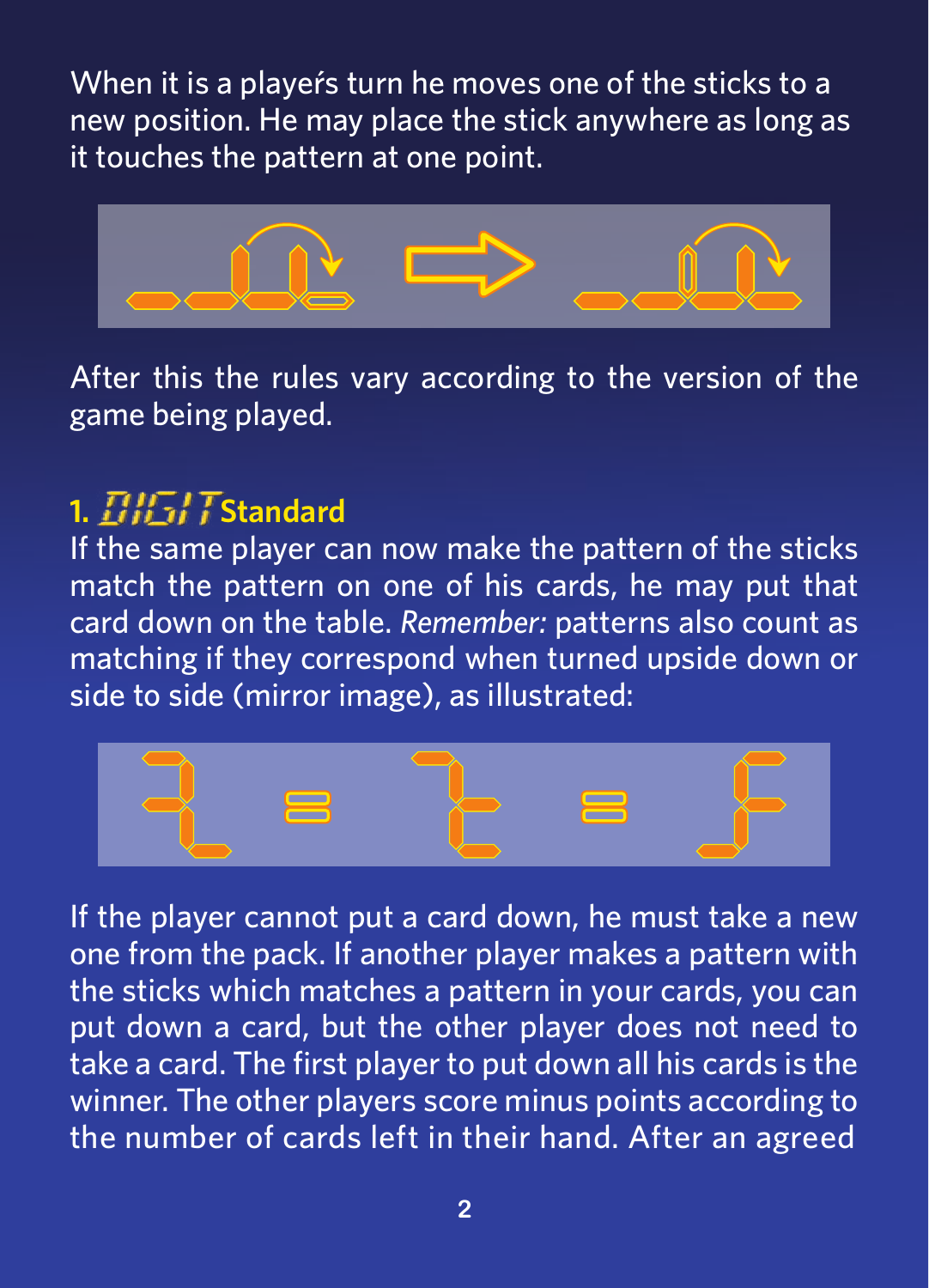number of games the player with the fewest minus points is declared the overall winner.

# **2. Plus**

If a player manages to make a pattern with the sticks which matches a pattern on his cards, he may put that card down. (Here again, patterns are also counted as matching if they correspond when they are turned upside down or side to side). He then has an extra turn. It can happen that a player keeps on making new matching patterns and puts down one card after another, up to all five. When he has finished his turn the player picks up new cards from the pack to replenish his hand up to five again. Each player collects the cards he has put down in a pile in front of him and at the end of the game scores a point for each card in his pile. The player with the most points is the winner of that game. After an agreed number of games the points are added up, and the player with the highest points total is declared the overall winner.

## **3. Solitary**

This solitary version of the game is played with the five cards openly displayed on the table. As with "Digit-Plus" if you make a matching pattern you get an extra move, but a new card is taken from the pack straight away to replace a card put down on the table so that you have 5 cards. If you cannot make a matching pattern straight away with any of your 5 cards you score a minus point for every extra move it takes you to do so. The game ends when the pack is used